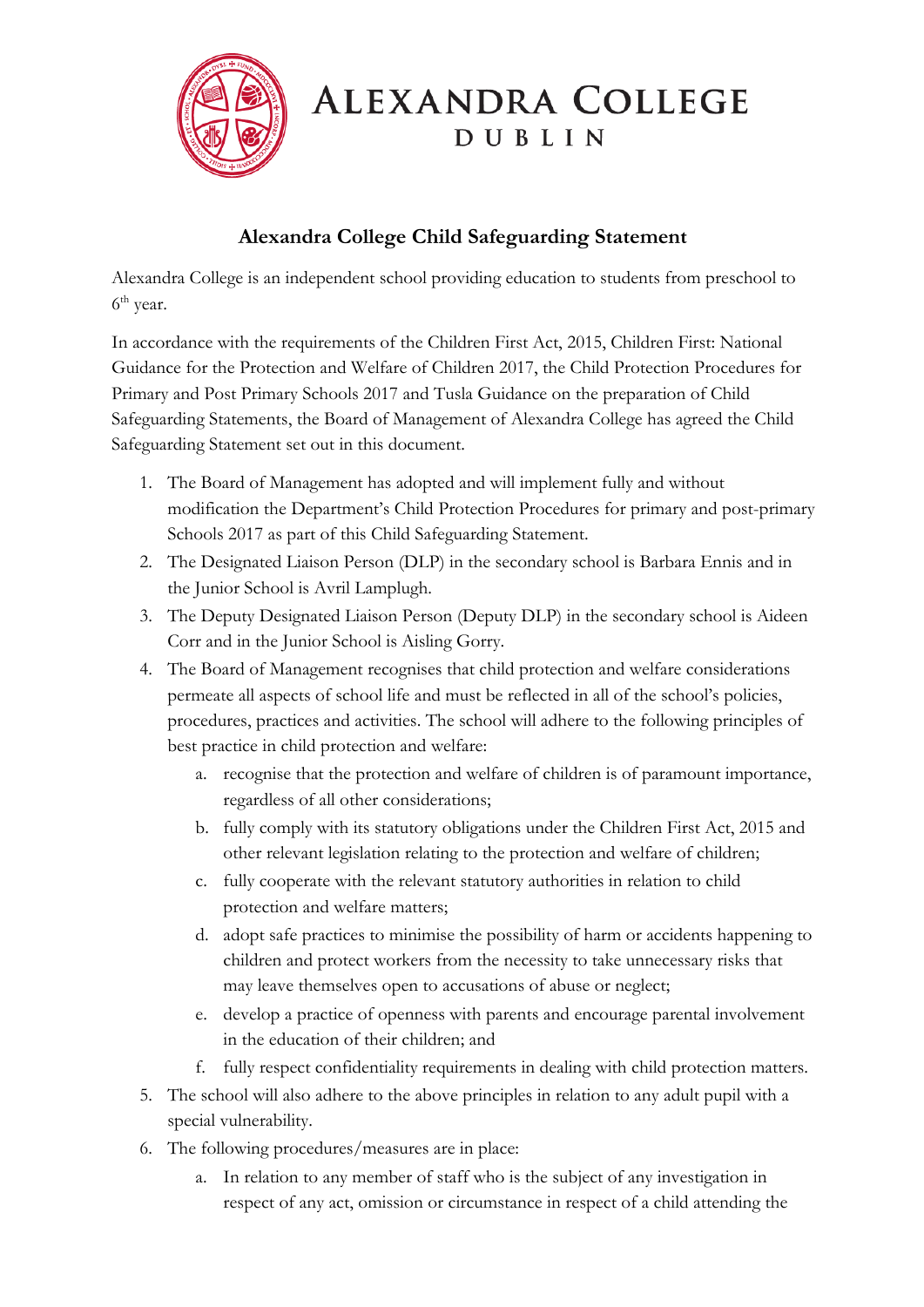school, the school adheres to the relevant procedures set out in Chapter 7 of the Child Protection Procedures for Primary and Post-Primary Schools 2017 and to the relevant agreed disciplinary procedures for school staff which are published on the Department of Education and Skills (DES) website.

- b. In selecting or recruiting staff and assessing their suitability to work with children, the school adheres to the statutory vetting requirements of the National Vetting Bureau (Children and Vulnerable Persons) Acts 2012 to 2016 and to the wider duty of care guidance set out in relevant Garda vetting and recruitment circulars published by the DES and available on the DES website.
- c. In relation to the provision of information and, where necessary instruction and training to staff in respect of the identification of the occurrence of harm (as defined in the 2015 Act), the school:
	- i. has provided each member of staff with a copy of the school's Child Safeguarding Statement
	- ii. ensures all new staff are provided with a copy of the school's Child Safeguarding Statement
	- iii. encourages staff to avail of relevant training
	- iv. encourages Board of Management members to avail of relevant training
	- v. ensures that the Board of Management maintains records of all staff and Board member training.
- d. In relation to reporting of child protection concerns to Tusla, all school personnel are required to adhere to the procedures set out in the Child Protection Procedures for Primary and Post-Primary Schools 2017, including in the case of registered teachers, those in relation to mandated reporting under the Children First Act, 2015
- e. In this school, the Board has appointed the above named DLP as the 'relevant person' (as defined in the Children First Act, 2015) to be the first point of contact in respect of the school's Child Safeguarding Statement.
- f. All registered teachers employed by the school are mandated persons under the Children First Act, 2015.
- g. In accordance with the Children First Act, 2015, the Board has carried out an assessment of any potential for harm to a child while attending the school or participating in school activities. A written assessment setting out the areas of risk identified and the school's procedures for managing those risks is attached as an appendix to these procedures.
- h. The various procedures referred to in this Statement can be accessed via the school's website, or will be made available by the school on request.
- i. This statement has been published on the school's website and has been provided to all members of school personnel. It is readily accessible to parents and guardians. A copy of this Statement will be made available to Tusla and the Department if requested.